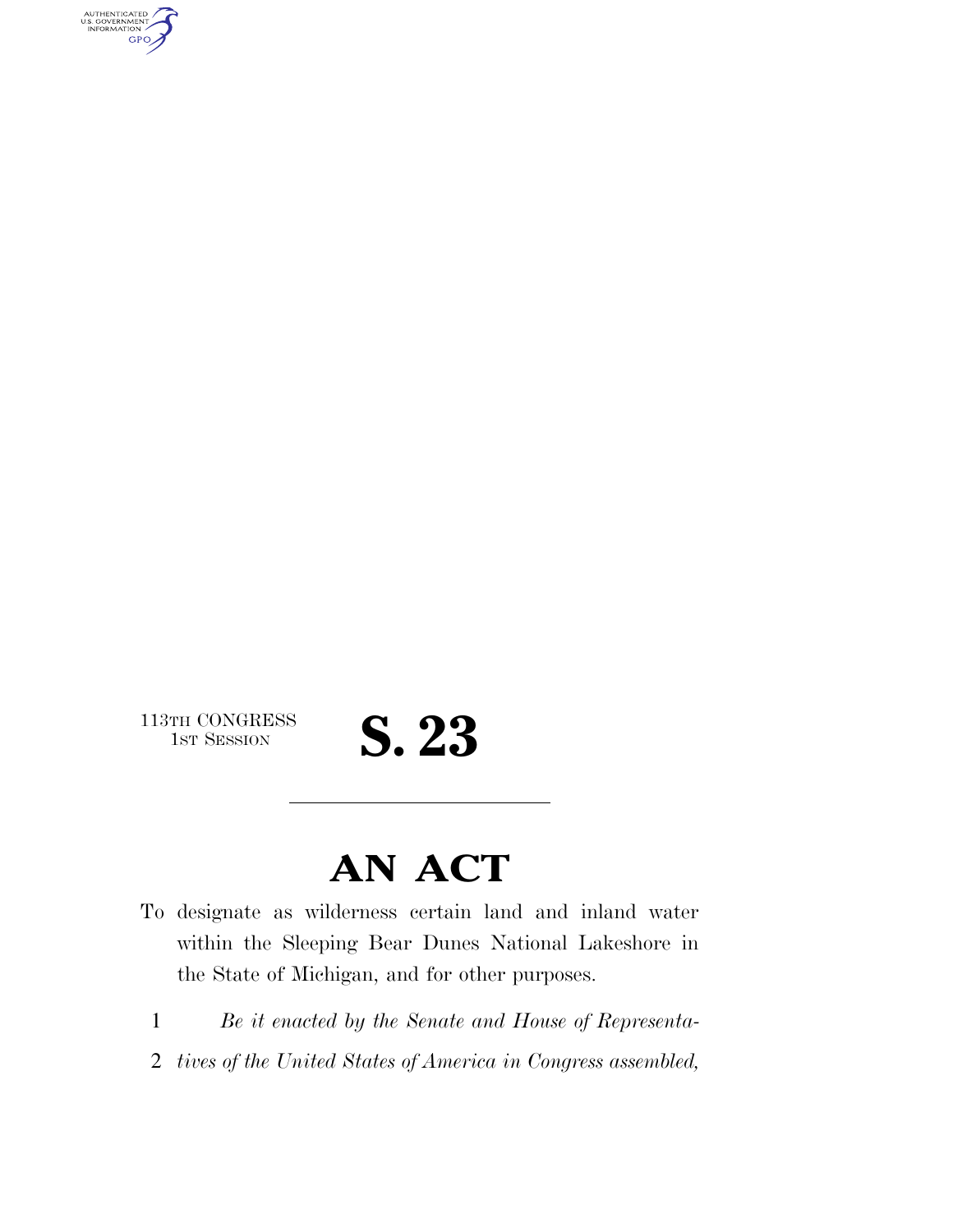#### **SECTION 1. SHORT TITLE.**

 This Act may be cited as the ''Sleeping Bear Dunes National Lakeshore Conservation and Recreation Act''.

#### **SEC. 2. DEFINITIONS.**

In this Act:

 (1) MAP.—The term ''map'' means the map consisting of 6 sheets entitled ''Sleeping Bear Dunes National Lakeshore Proposed Wilderness Bound- ary'', numbered 634/80,083B, and dated November 2010.

 (2) SECRETARY.—The term ''Secretary'' means the Secretary of the Interior.

#### **SEC. 3. SLEEPING BEAR DUNES WILDERNESS.**

 (a) DESIGNATION.—In accordance with the Wilder- ness Act (16 U.S.C. 1131 et seq.), certain land and inland water within the Sleeping Bear Dunes National Lakeshore comprising approximately 32,557 acres along the main- land shore of Lake Michigan and on certain nearby islands in Benzie and Leelanau Counties, Michigan, as generally depicted on the map, is designated as wilderness and as a component of the National Wilderness Preservation Sys- tem, to be known as the ''Sleeping Bear Dunes Wilder-ness''.

(b) MAP.—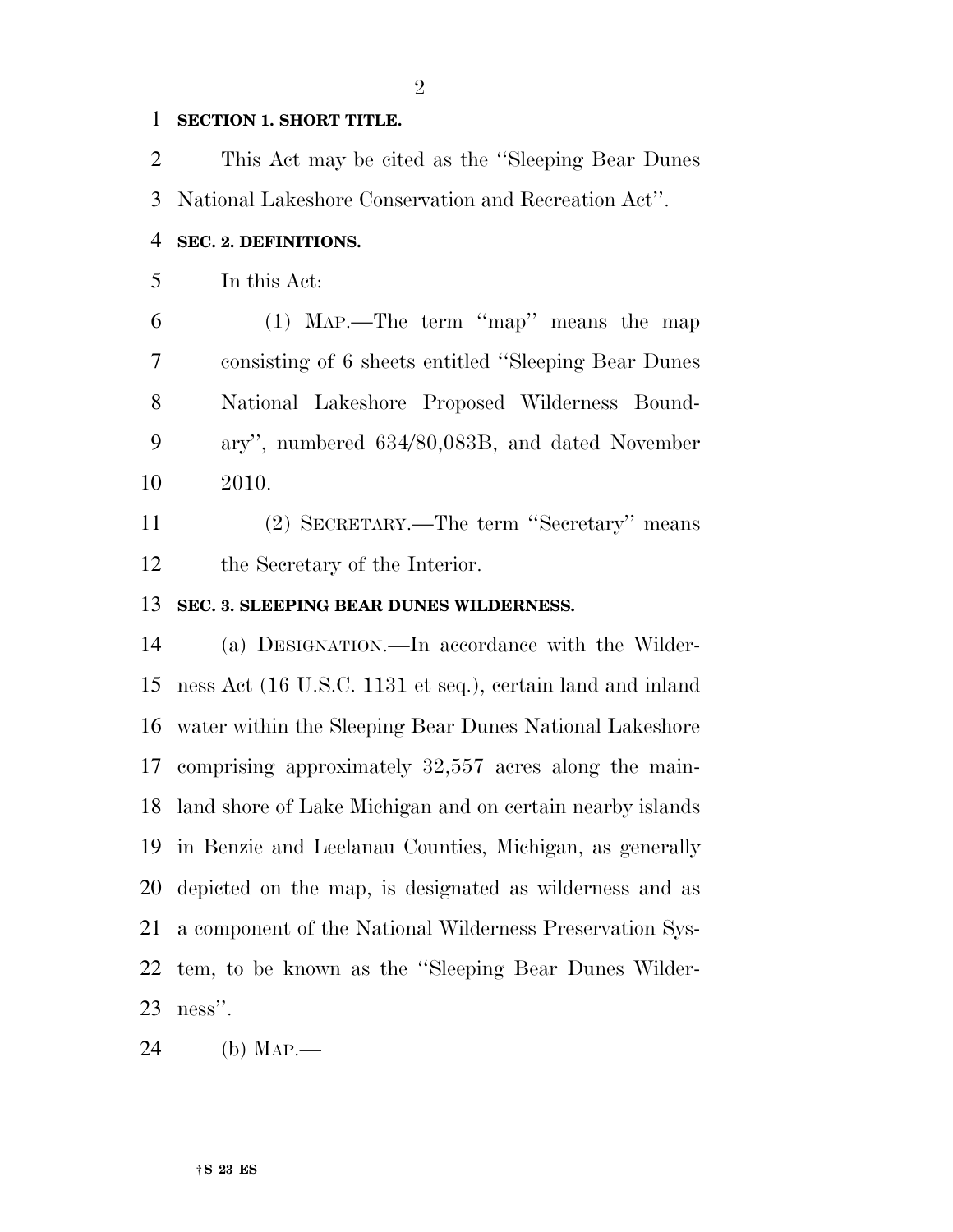| $\mathbf{1}$ | (1) AVAILABILITY.—The map shall be on file                         |
|--------------|--------------------------------------------------------------------|
| 2            | and available for public inspection in appropriate of-             |
| 3            | fices of the National Park Service.                                |
| 4            | (2) CORRECTIONS.—The Secretary may correct                         |
| 5            | any clerical or typographical errors in the map.                   |
| 6            | (3) LEGAL DESCRIPTION.—As soon as prac-                            |
| 7            | ticable after the date of enactment of this Act, the               |
| 8            | Secretary shall prepare a legal description of the wil-            |
| 9            | derness boundary and submit a copy of the map and                  |
| 10           | legal description to the Committee on Energy and                   |
| 11           | Natural Resources of the Senate and the Committee                  |
| 12           | on Natural Resources of the House of Representa-                   |
| 13           | tives.                                                             |
| 14           | (c) ROAD SETBACKS.—The wilderness boundary shall                   |
| 15           | $be$ —                                                             |
| 16           | $(1)$ 100 feet from the centerline of adjacent                     |
| 17           | county roads; and                                                  |
| 18           | (2) 300 feet from the centerline of adjacent                       |
| 19           | State highways.                                                    |
| 20           | SEC. 4. ADMINISTRATION.                                            |
| 21           | (a) IN GENERAL.—Subject to valid existing rights,                  |
| 22           | the wilderness area designated by section $3(a)$ shall be ad-      |
| 23           | ministered by the Secretary in accordance with the Wilder-         |
| 24           | ness Act $(16 \text{ U.S.C. } 1131 \text{ et seq.}),$ except that— |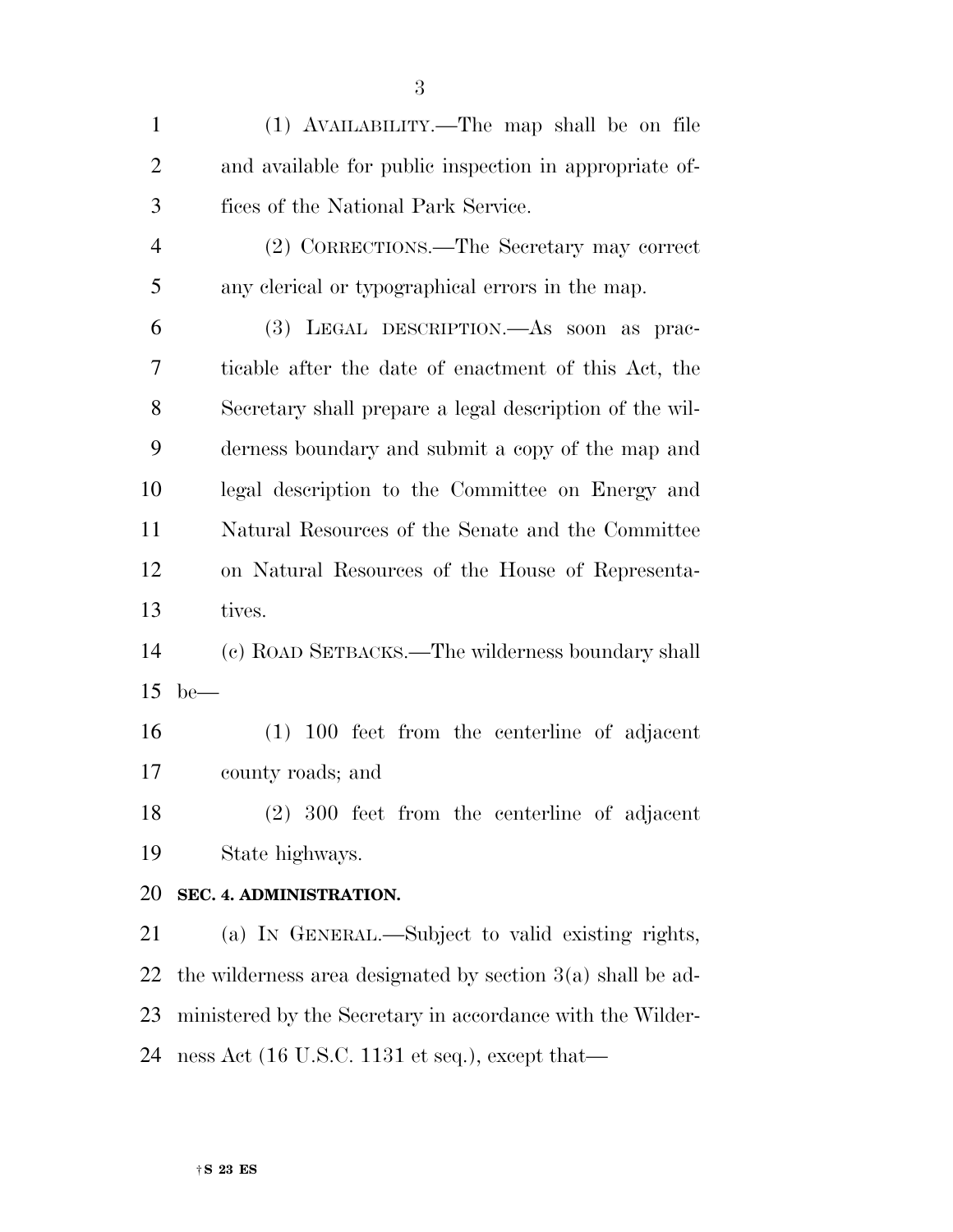(1) any reference in the Wilderness Act to the effective date of that Act shall be considered to be a reference to the date of enactment of this Act; and (2) any reference in the Wilderness Act to the Secretary of Agriculture shall be considered to be a reference to the Secretary.

 (b) MAINTENANCE OF ROADS OUTSIDE WILDERNESS BOUNDARY.—Nothing in this Act prevents the mainte- nance and improvement of roads that are located outside the boundary of the wilderness area designated by section 3(a).

 (c) FISH AND WILDLIFE.—Nothing in this Act af- fects the jurisdiction of the State of Michigan with respect to the management of fish and wildlife, including hunting and fishing within the national lakeshore in accordance with section 5 of Public Law 91–479 (16 U.S.C. 460x– 4).

 (d) SAVINGS PROVISIONS.—Nothing in this Act modifies, alters, or affects—

(1) any treaty rights; or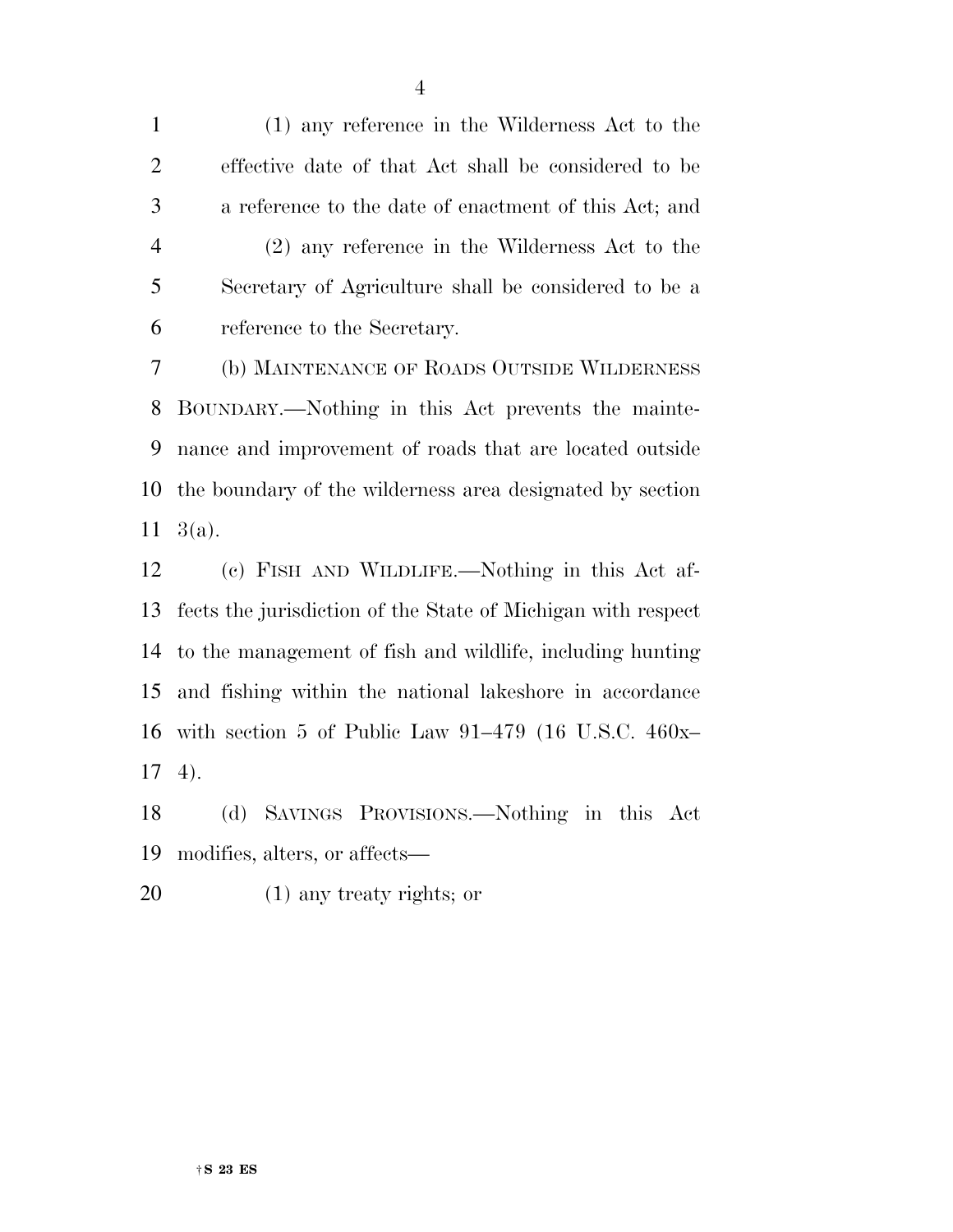1 (2) any valid private property rights in exist-2 ence on the day before the date of enactment of this 3 Act. Passed the Senate June 19, 2013. Attest:

*Secretary.*